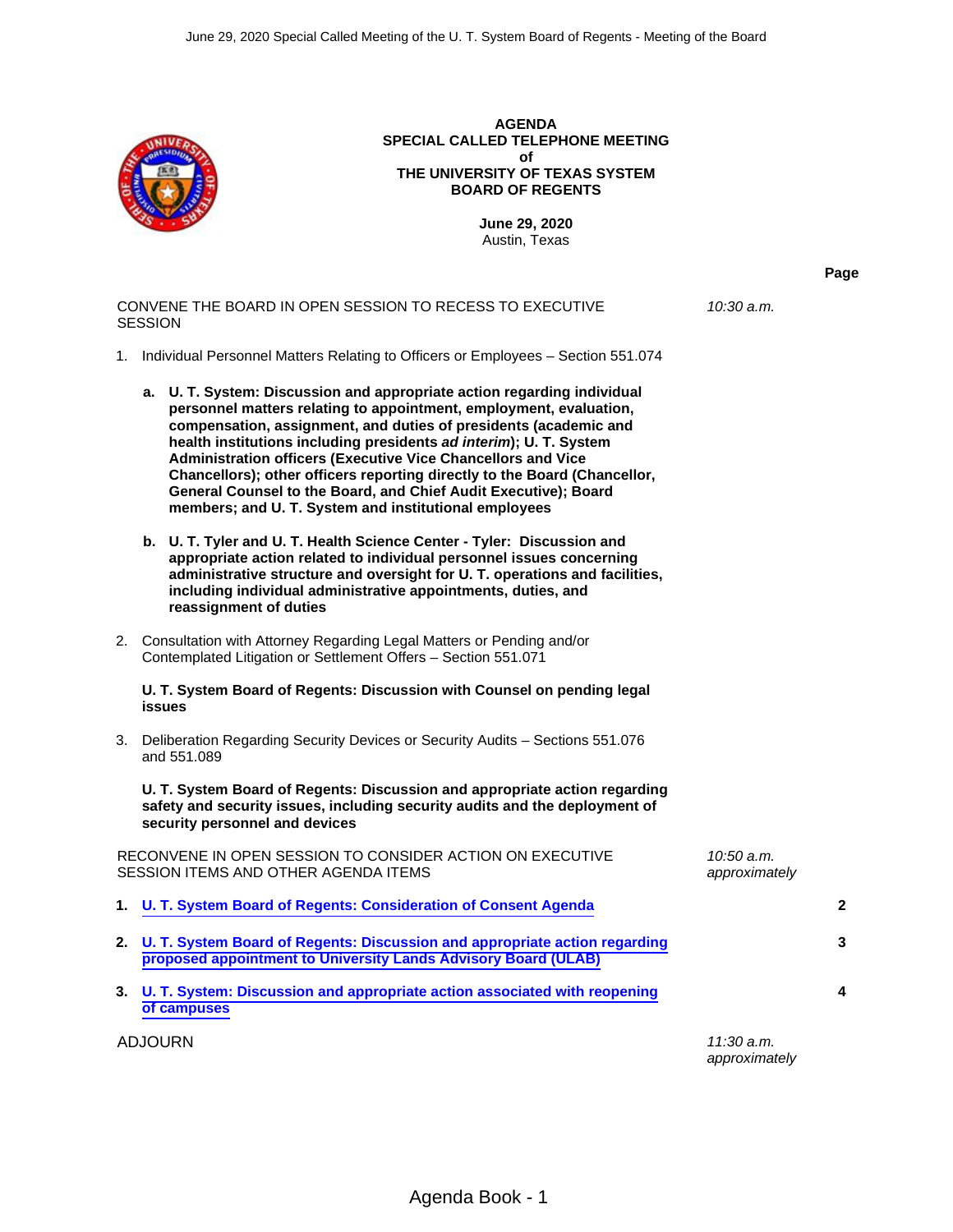# <span id="page-1-0"></span>**1. U. T. System Board of Regents: Consideration of Consent Agenda**

# **RECOMMENDATION**

The Board will be asked to approve the Consent Agenda beginning on [Page 5](#page-4-0).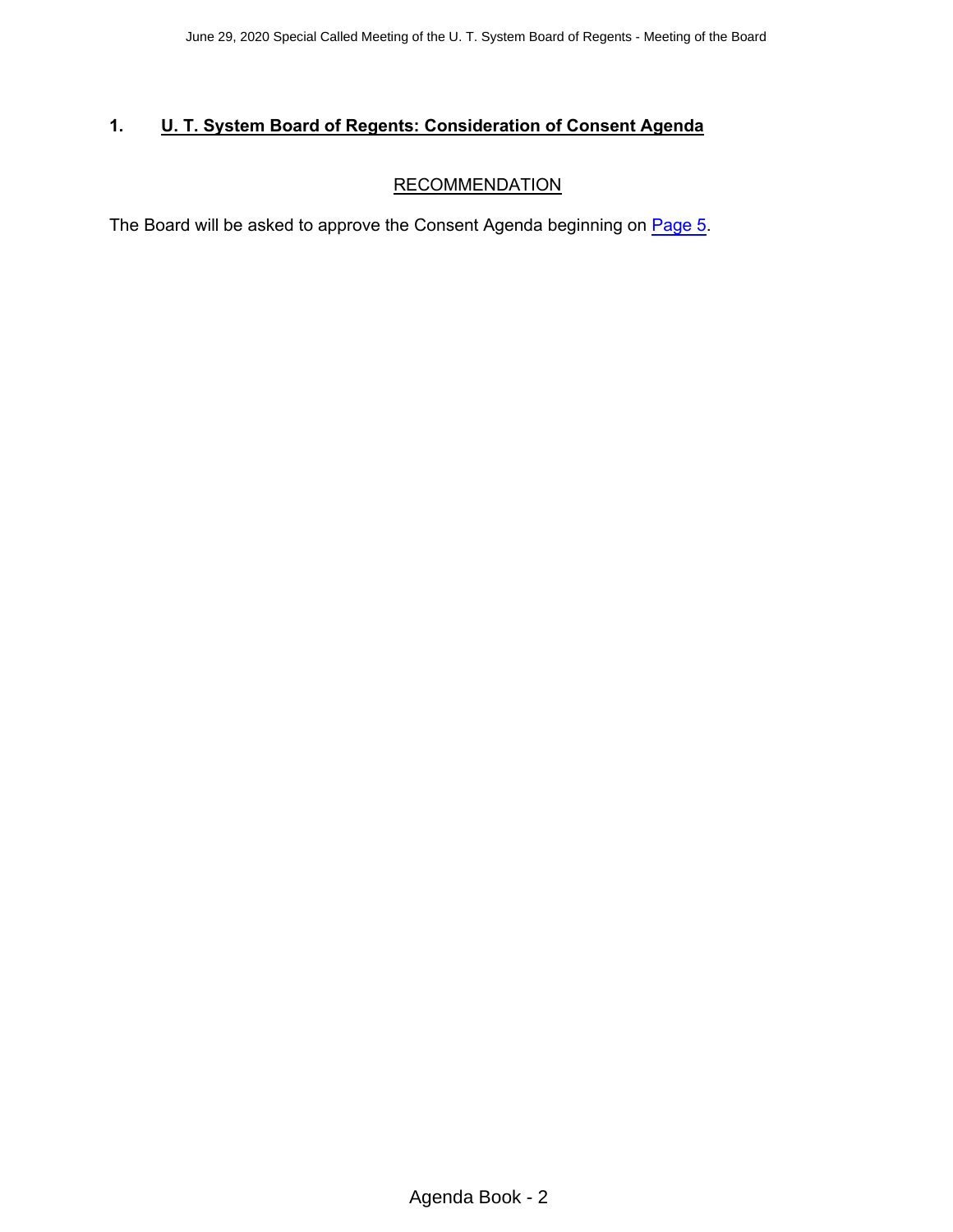#### <span id="page-2-0"></span>**2. U. T. System Board of Regents: Discussion and appropriate action regarding proposed appointment to University Lands Advisory Board (ULAB)**

# RECOMMENDATION

Chairman Eltife and Vice Chairman Weaver will recommend the reappointment of Thomas L. Carter to the University Lands Advisory Board (ULAB) for a three-year term.

#### BACKGROUND INFORMATION

On March 19, 2018, the Board of Regents approved changes to the membership structure for the University Lands Advisory Board (ULAB), effective immediately, as follows:

- five members appointed by The University of Texas System Board of Regents;
- three members appointed by The Texas A&M University System Board of Regents; and
- the Commissioner of the General Land Office.

Further, at least two of the members appointed by the U. T. System Board and at least one of the members appointed by the A&M System Board must be current Regents, with the ULAB Chairman to be named by the U. T. System Board. In addition, at least three of the members appointed by the U. T. System Board and at least two of the members appointed by the A&M System Board must have industry experience.

Mr. Carter is President, CEO, and Chairman of Black Stone Minerals Company LP. On July 10, 2014, Mr. Carter was appointed to the ULAB for a three-year term. He was reappointed on June 20, 2018, for a term ending June 1, 2020.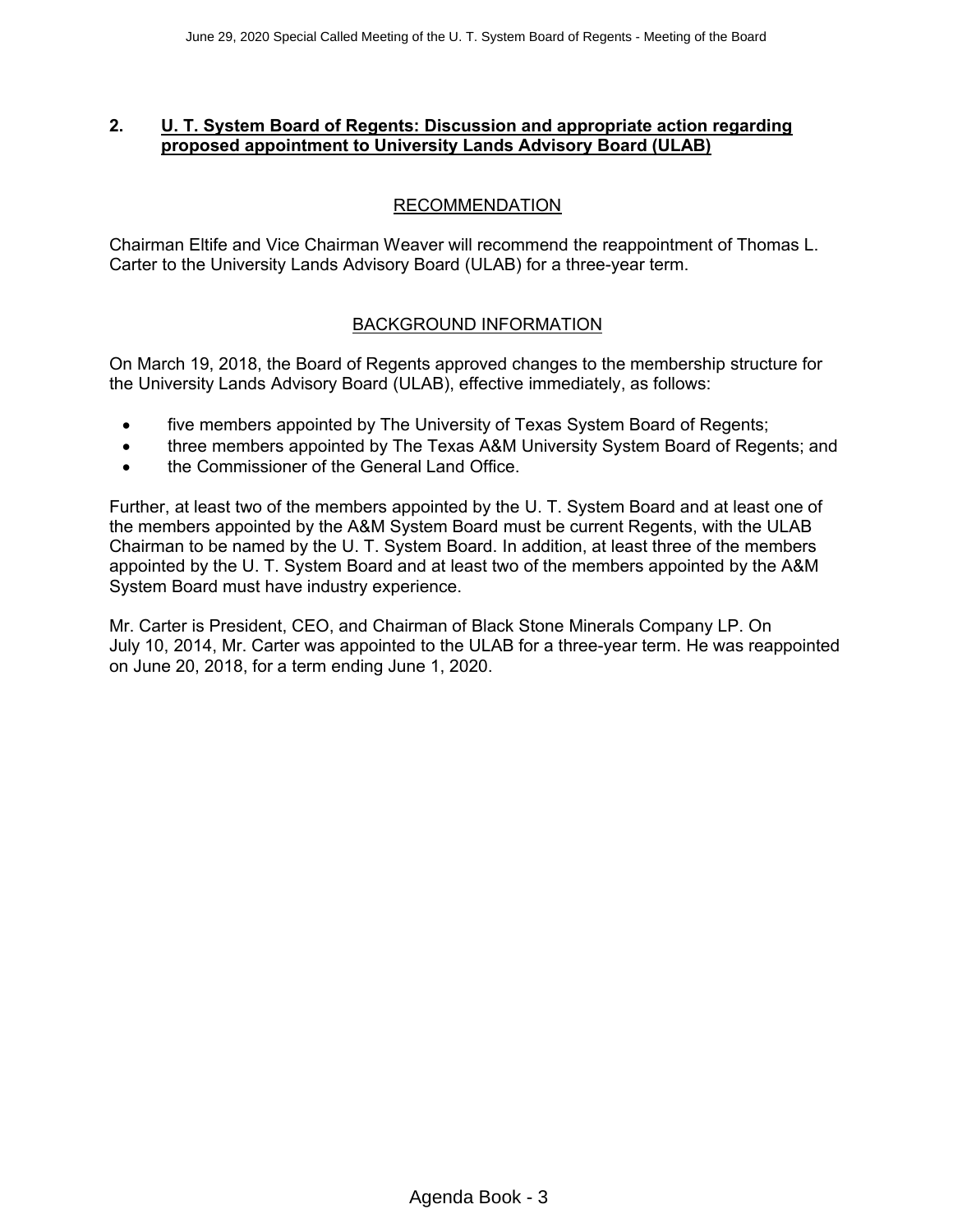# <span id="page-3-0"></span>**3. U. T. System: Discussion and appropriate action associated with reopening of campuses**

# **RECOMMENDATION**

The Board of Regents will consider and be asked to authorize an approach to the reopening of U. T. campuses for the 2020 fall semester.

#### BACKGROUND INFORMATION

Chancellor Milliken will outline the work of institutional presidents and staff, in consultation with state officials and public health experts, to determine the best time and manner for reopening U. T. campuses and will summarize the planned general practices and policies to be observed during the 2020 fall semester.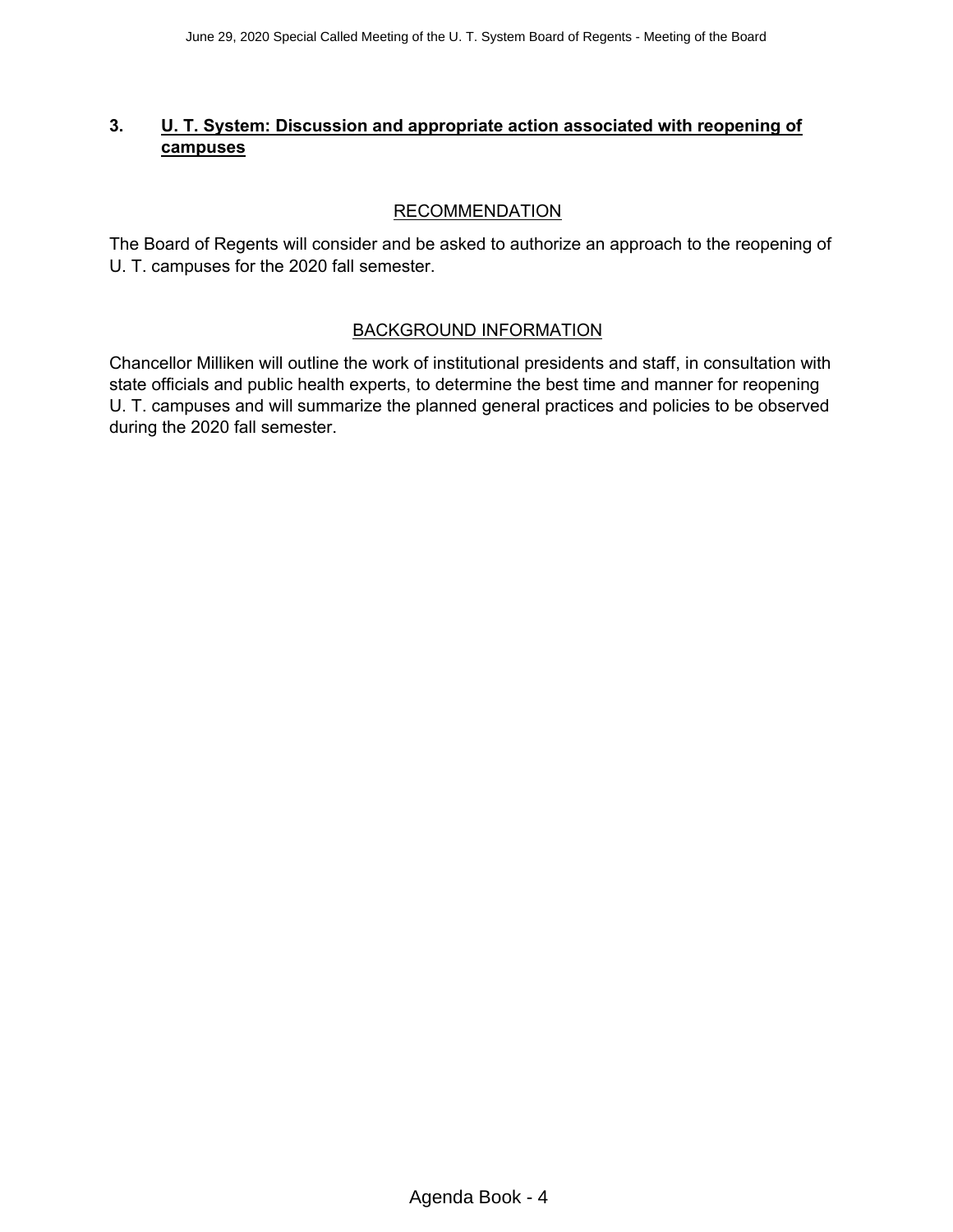<span id="page-4-0"></span>

#### **TABLE OF CONTENTS THE UNIVERSITY OF TEXAS SYSTEM BOARD OF REGENTS CONSENT AGENDA**

**Special Called Board Meeting:**  June 29, 2020 Austin, Texas

**Page** 

#### **ACADEMIC AFFAIRS COMMITTEE**

| 1. | Employment Agreement - U. T. Arlington: Approval of terms of Employment Agreement<br>with Teik C. Lim, Ph.D., as President ad interim of The University of Texas at Arlington                                                                     | 6  |
|----|---------------------------------------------------------------------------------------------------------------------------------------------------------------------------------------------------------------------------------------------------|----|
| 2. | Employment Agreement - U. T. Austin: Approval of terms of Employment Agreement<br>with Jay C. Hartzell, Ph.D., as President ad interim of The University of Texas at Austin                                                                       | 8  |
| 3. | Contract (funds coming in) - U. T. Permian Basin: Amendment to Agreement with Texas<br>Department of Family and Protective Services under the Maternal, Infant, and Early<br>Childhood Home Visitation Texas Home Visiting Services Grant Program | 10 |
|    | <b>HEALTH AFFAIRS COMMITTEE</b>                                                                                                                                                                                                                   |    |

4. [Approval of Dual Position of Honor, Trust, or Profit -](#page-10-0) **U. T. M. D. Anderson Cancer Center**[: Appointment by Governor Abbott and the Texas Department of Health and](#page-10-0) [Human Services Executive Commissioner Phil Wilson of Alexander Lazar, M.D., Ph.D.,](#page-10-0) [as COVID-19 Special Advisor to the Executive Commissioner](#page-10-0) **11**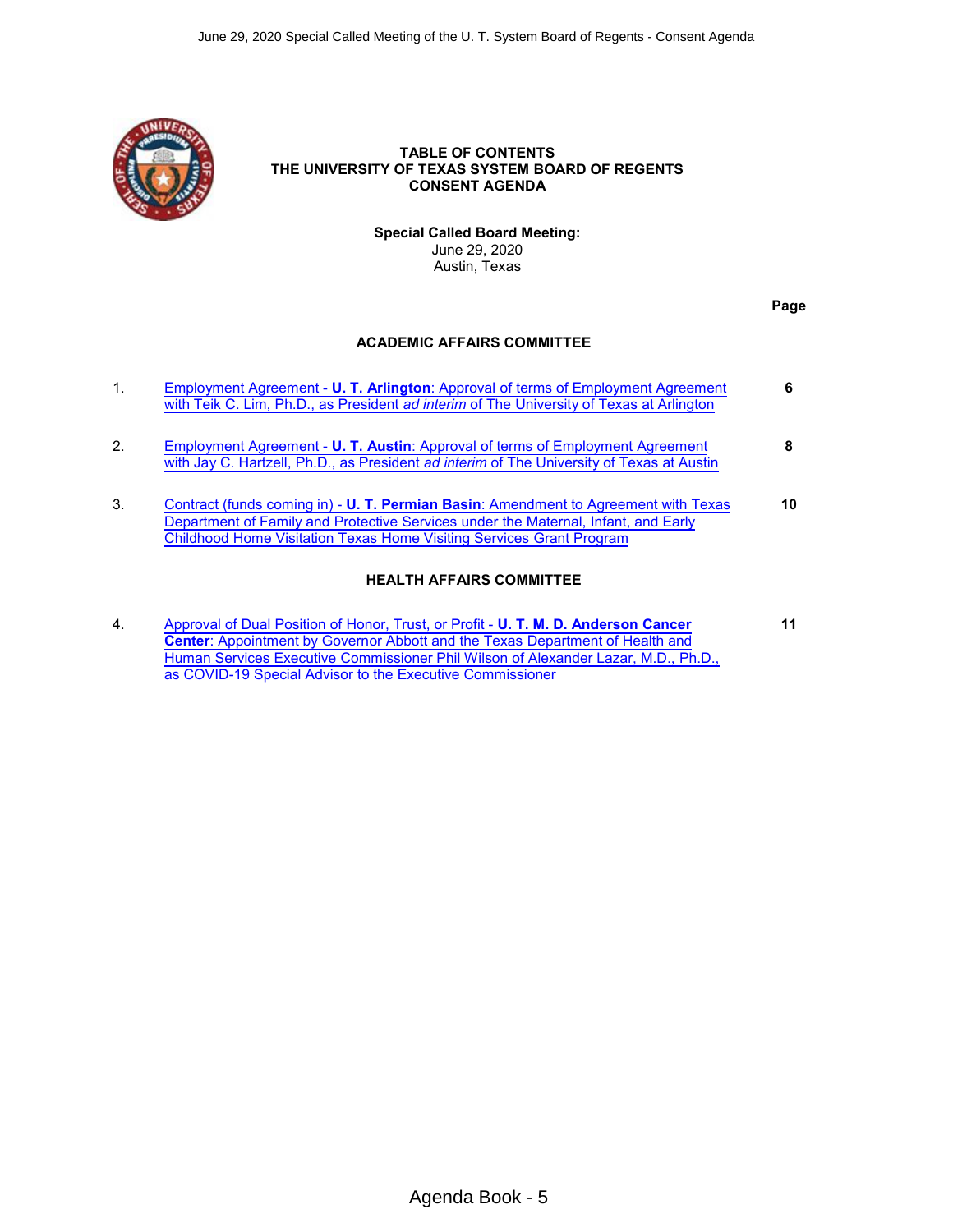# **ACADEMIC AFFAIRS COMMITTEE**

#### <span id="page-5-0"></span>1. Employment Agreement - **U. T. Arlington**: Approval of terms of Employment Agreement with Teik C. Lim, Ph.D., as President *ad interim* of The University of Texas at Arlington

The following agreement has been approved by the Chancellor and Executive Vice Chancellor for Academic Affairs, has been signed by Dr. Lim and is recommended for approval by the U. T. System Board of Regents. Terms of employment under this agreement are subject to Regents' *Rules and Regulations*, Rules 10501 and 20201, and *Texas Education Code,* Section 51.948.

| Item:        | President ad interim                                                                                                                                                                                                                                                                                                                                                                                                               |
|--------------|------------------------------------------------------------------------------------------------------------------------------------------------------------------------------------------------------------------------------------------------------------------------------------------------------------------------------------------------------------------------------------------------------------------------------------|
| Funds:       | \$485,000 annually                                                                                                                                                                                                                                                                                                                                                                                                                 |
| Period:      | Beginning May 1, 2020                                                                                                                                                                                                                                                                                                                                                                                                              |
| Description: | Agreement for employment of Dr. Teik Lim, as President<br>ad interim of The University of Texas at Arlington. The<br>President ad interim reports to the Chancellor and shall hold<br>office without fixed term, subject to the pleasure of the<br>Chancellor following input by the Executive Vice Chancellor<br>for Academic Affairs and approval by the Board of Regents.<br>The employment agreement is on the following page. |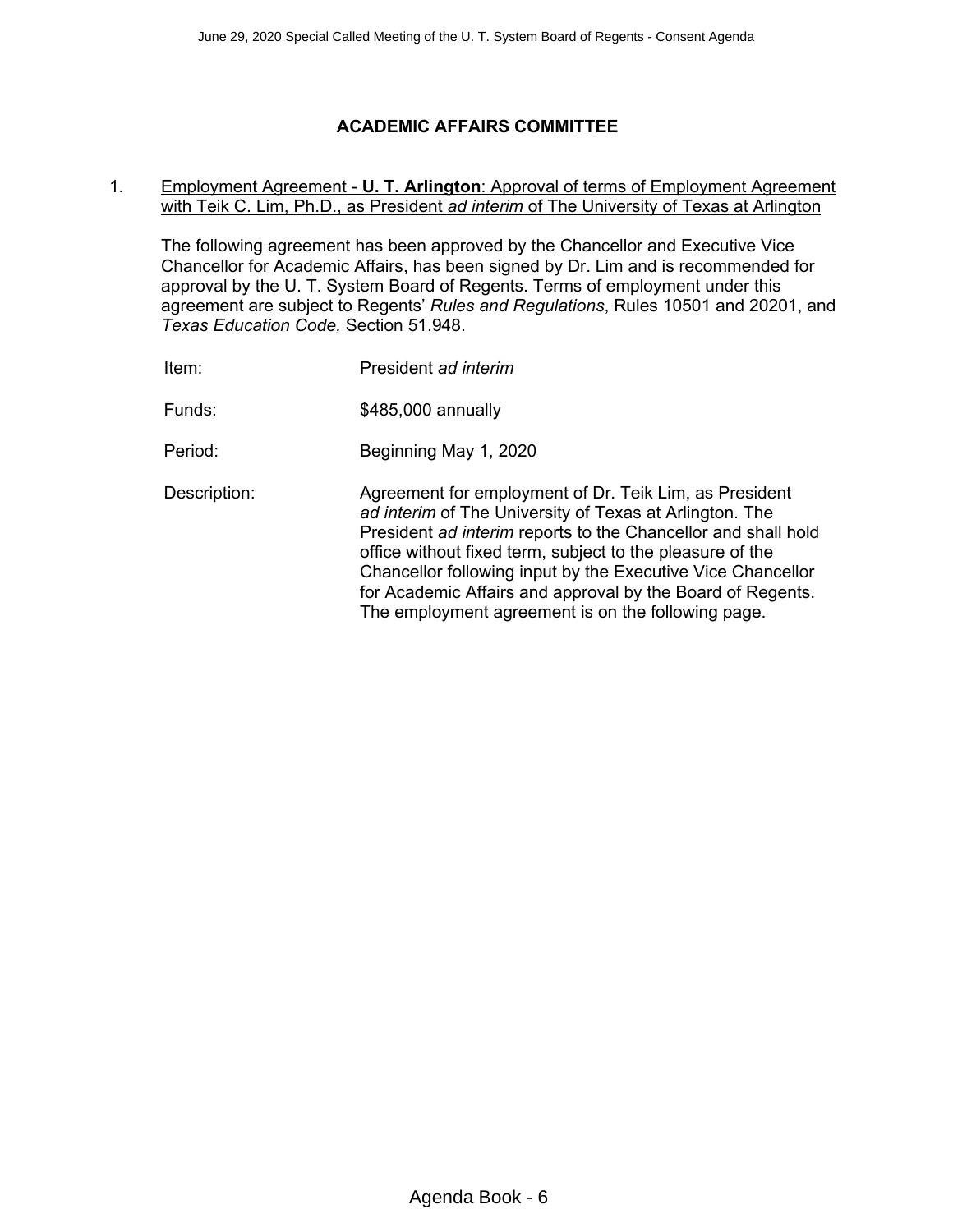

THE UNIVERSITY of TEXAS SYSTEM FOURTEEN INSTITUTIONS. UNLIMITED POSSIBILITIES. Office of the Chancellor 210 West 7<sup>th</sup> Street Austin, Texas 78701 512-499-4201 WWW.UTSYSTEM.EDU

April 29, 2020

Dr. Teik C. Lim Administrator in Charge The University of Texas at Arlington P. O. Box 19125 Arlington, Texas 76019

Dear Teik:

I am writing to express my gratitude for the work you have done as Administrator in Charge of The University of Texas at Arlington and that you have also agreed to serve as President *ad interim*, effective May 1, 2020, with duties, as outlined in the Regents' Rules related to the responsibilities of an institutional President. While serving in this capacity, you will have general authority and responsibility for the administration of the institution.

Your annual salary rate will be \$485,000 and will be paid monthly. All of your current responsibilities will be reassigned, and you will resume such duties when your assignment as President *ad interim* concludes.

Please sign below to indicate your agreement to the terms of your service and return a signed copy to my office. If you have any questions, please feel free to contact me or Executive Vice Chancellor Steve Leslie. I look forward to the opportunity to continue to work with you as President *ad interim.*

Sincerely,

Jam is missi

James B. Milliken Chancellor

Accepted:

 $\frac{1}{\sqrt{2\pi}} \frac{1}{\sqrt{2\pi}} \frac{1}{\sqrt{2\pi}} \frac{1}{\sqrt{2\pi}} \frac{1}{\sqrt{2\pi}} \frac{1}{\sqrt{2\pi}} \frac{1}{\sqrt{2\pi}} \frac{1}{\sqrt{2\pi}} \frac{1}{\sqrt{2\pi}} \frac{1}{\sqrt{2\pi}} \frac{1}{\sqrt{2\pi}} \frac{1}{\sqrt{2\pi}} \frac{1}{\sqrt{2\pi}} \frac{1}{\sqrt{2\pi}} \frac{1}{\sqrt{2\pi}} \frac{1}{\sqrt{2\pi}} \frac{1}{\sqrt{2\pi}} \frac{1}{\sqrt{2\pi}} \frac{1$ 

Teik C. Lim, Ph.D.

cc: Dr. Steve Leslie Dr. Scott Kelley Ms. Julie Goonewardene Ms. Francie Frederick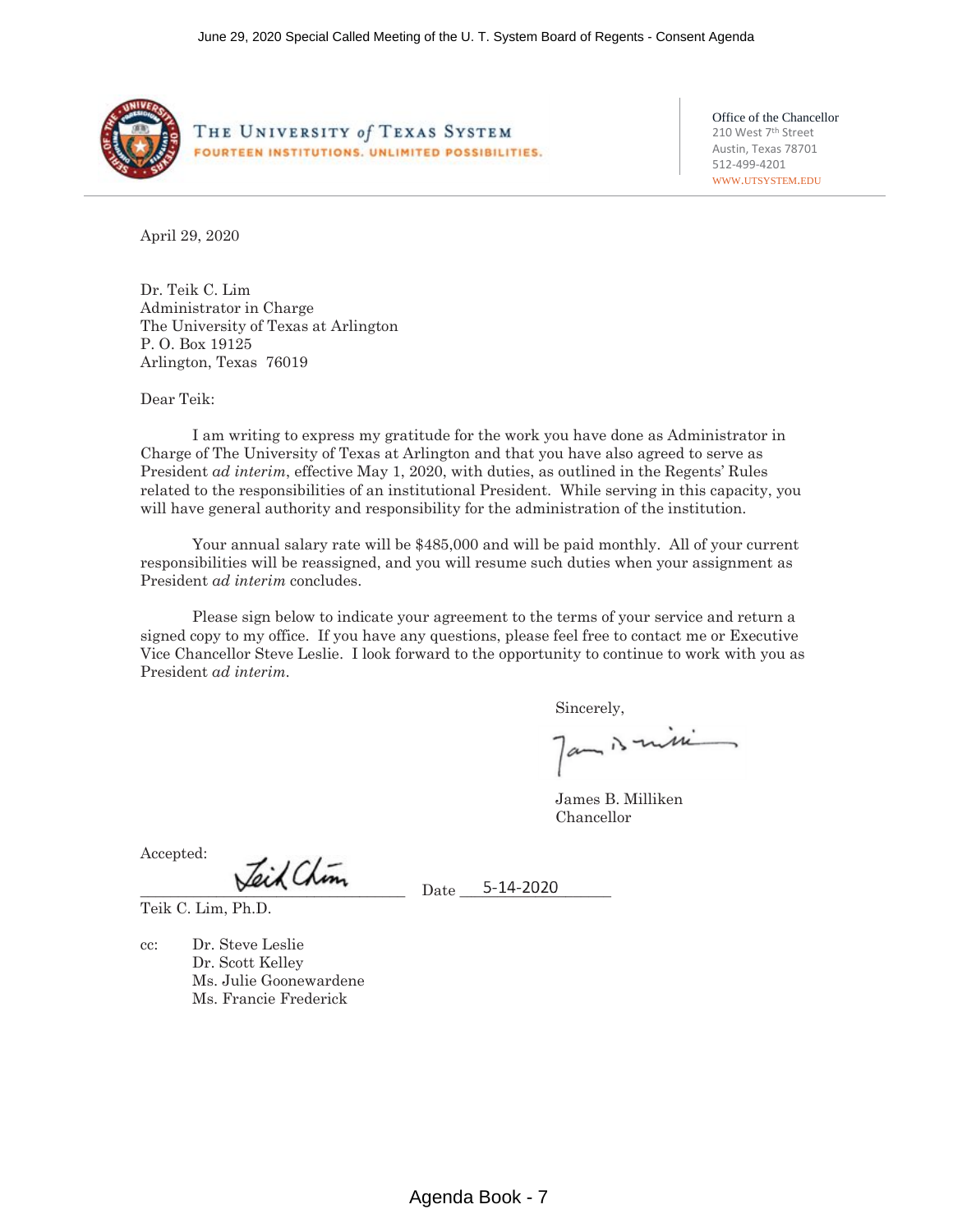#### <span id="page-7-0"></span>2. Employment Agreement - **U. T. Austin**: Approval of terms of Employment Agreement with Jay C. Hartzell, Ph.D., as President *ad interim* of The University of Texas at Austin

The following agreement has been approved by the Chancellor and Executive Vice Chancellor for Academic Affairs, has been signed by Dr. Hartzell and is recommended for approval by the U. T. System Board of Regents. Terms of employment under this agreement are subject to Regents' *Rules and Regulations*, Rules 10501 and 20201, and *Texas Education Code,* Section 51.948.

| Item:        | President ad interim                                                                                                                                                                                                                                                                                                                                                                                                                |
|--------------|-------------------------------------------------------------------------------------------------------------------------------------------------------------------------------------------------------------------------------------------------------------------------------------------------------------------------------------------------------------------------------------------------------------------------------------|
| Funds:       | \$795,000 annually                                                                                                                                                                                                                                                                                                                                                                                                                  |
| Period:      | Beginning June 1, 2020                                                                                                                                                                                                                                                                                                                                                                                                              |
| Description: | Agreement for employment of Dr. Jay Hartzell, as President<br>ad interim of The University of Texas at Austin. The<br>President ad interim reports to the Chancellor and shall hold<br>office without fixed term, subject to the pleasure of the<br>Chancellor following input by the Executive Vice Chancellor<br>for Academic Affairs and approval by the Board of Regents.<br>The employment agreement is on the following page. |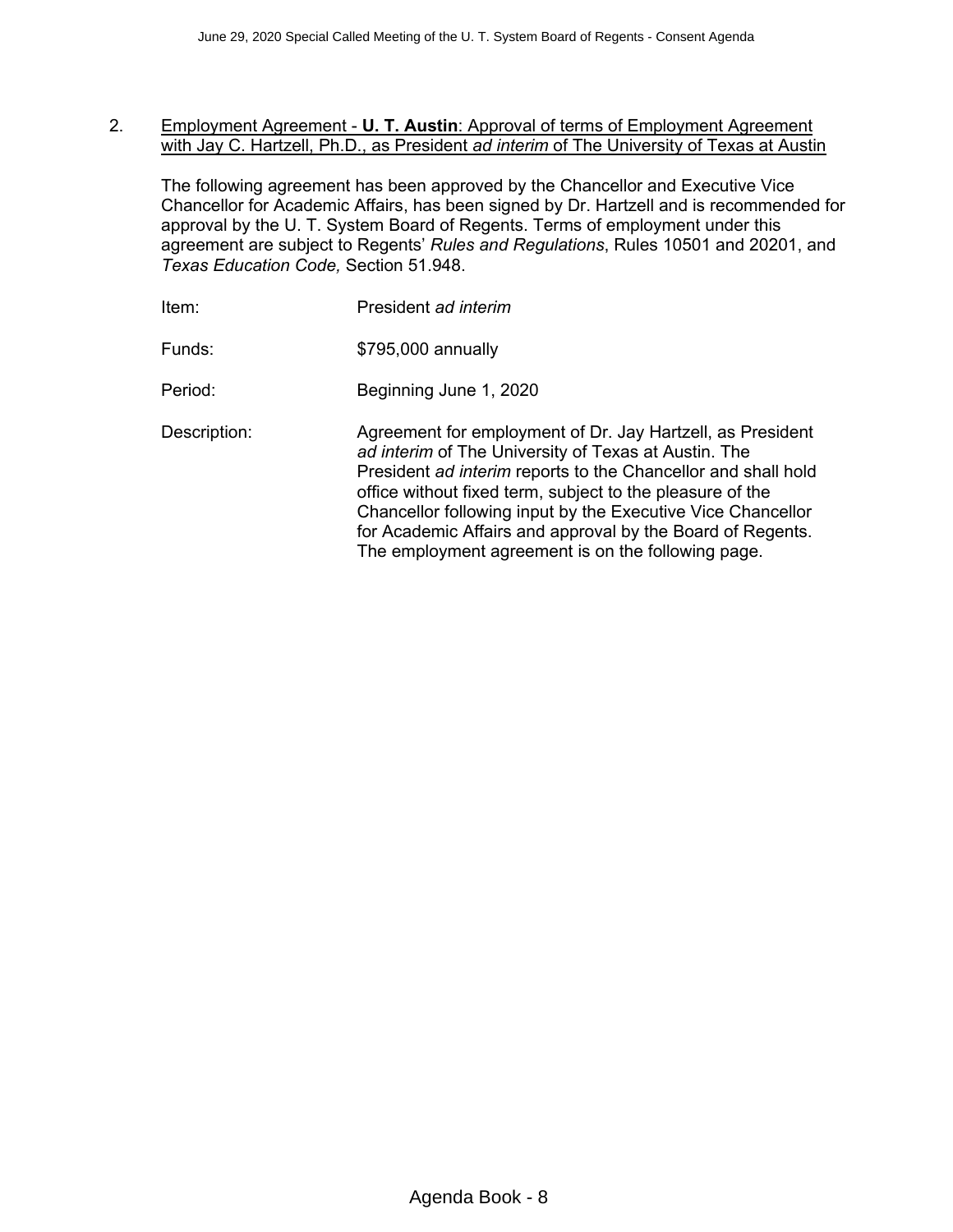

THE UNIVERSITY of TEXAS SYSTEM **FOURTEEN INSTITUTIONS, UNLIMITED POSSIBILITIES.** 

Office of the Chancellor 210 West 7th Street Austin, Texas 78701 512-499-4201 WWW.UTSYSTEM.EDU

April 29, 2020

Dr. Jay C. Hartzell Dean, McCombs School of Business The University of Texas at Austin 2110 Speedway Austin, Texas 78705

Dear Jay:

I am writing to express my gratitude that you have agreed to serve as President ad interim of The University of Texas at Austin, effective June 1, 2020, with duties, as outlined in the Regents' Rules related to the responsibilities of an institutional President. While serving in this capacity, you will have general authority and responsibility for the administration of the institution.

Your annual salary rate will be \$795,000 and will be paid monthly. All of your current responsibilities will be reassigned, and you will resume such duties when your assignment as President ad interim concludes.

Please sign below to indicate your agreement to the terms of your service and return a signed copy to my office. If you have any questions, please feel free to contact me or Executive Vice Chancellor Steve Leslie. I look forward to the opportunity to work with you in your role as President ad interim.

Date

Sincerely,

 $a$   $\lambda$   $u$ 

James B. Milliken Chancellor

Accepted: Jay C. Hartzell, Ph.D.

cc:

Dr. Steve Leslie Dr. Scott Kelley Ms. Julie Goonewardene Ms. Francie Frederick

 $4/30/20$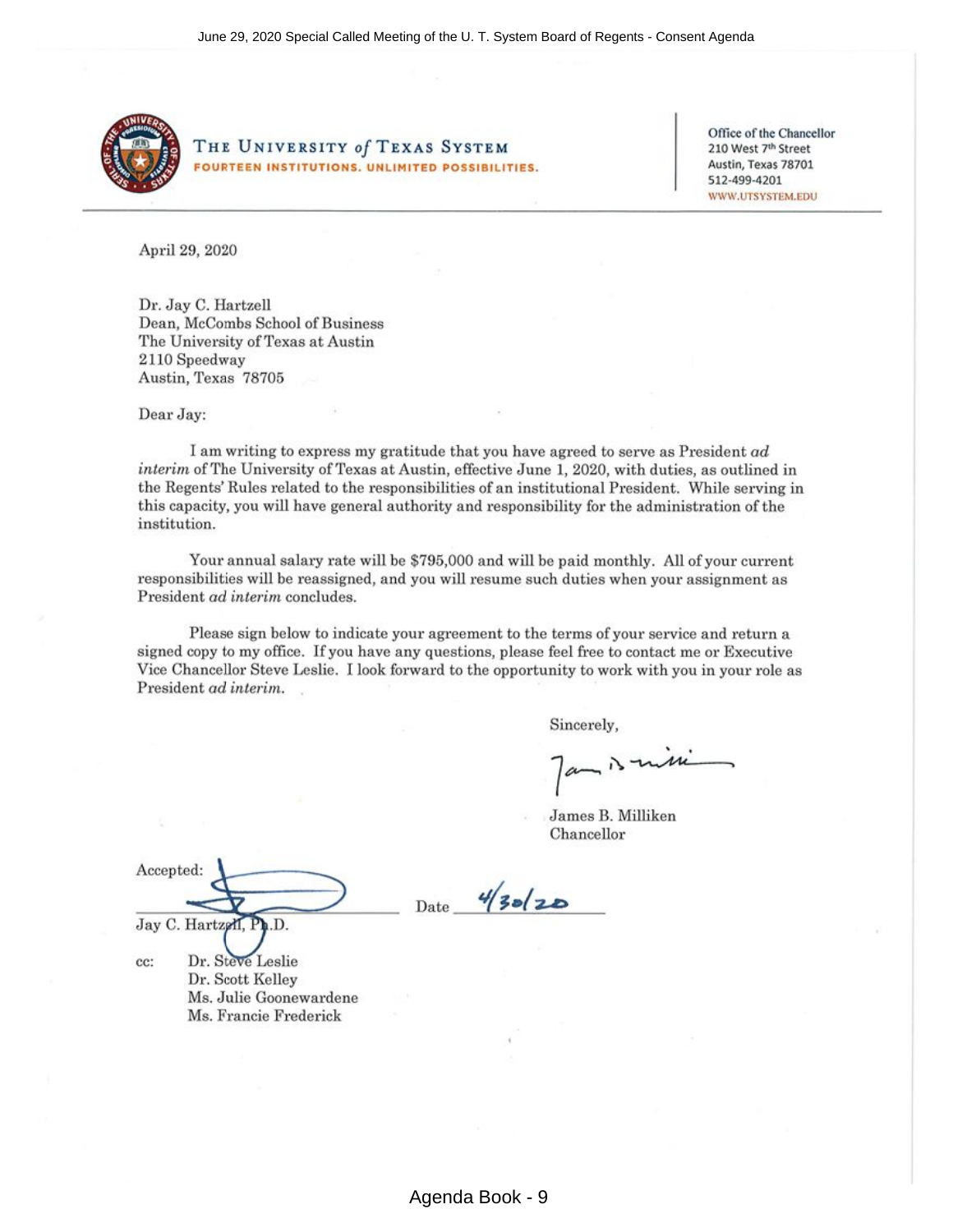- <span id="page-9-0"></span>3. Contract (funds coming in) - **U. T. Permian Basin**: Amendment to Agreement with Texas Department of Family and Protective Services under the Maternal, Infant, and Early Childhood Home Visitation Texas Home Visiting Services Grant Program
	- Agency: Texas Department of Family and Protective Services
	- Funds: \$6,575,000

Period: June 01, 2020 through August 31, 2022

Description: The Texas Department of Family and Protective Services Maternal, Infant, and Early Childhood Home Visitation program provides at risk pregnant women and families necessary resources and skills to raise children who are physically, socially, and emotionally healthy and ready to succeed. Under this agreement, U. T. Permian Basin provides services to the program to identify community-level needs as related to school-readiness and maternal/child health outcomes and related services.

> An initial agreement effective September 1, 2017, and with a value capped at \$6,500,000 was not previously presented to the Board for approval due to an inadvertent administrative oversight. The initial agreement was also amended on January 9, 2019, and February 1, 2020, without these amendments impacting the value of the agreement. Upon realizing the oversight, the institution asks for approval to extend the agreement.

> If approved, the proposed amendment will be effective June 1, 2020, and will continue through its original term ending August 31, 2022. As amended, the agreement value is capped at \$6,575,000. The grant funds, however, are allocated equally across the five-year term. To date, U. T. Permian Basin has provided services valued at approximately \$450,000. Accordingly, the maximum funding U. T. Permian Basin may realize if fully performing future services is approximately \$3,000,000 through the end of the term.